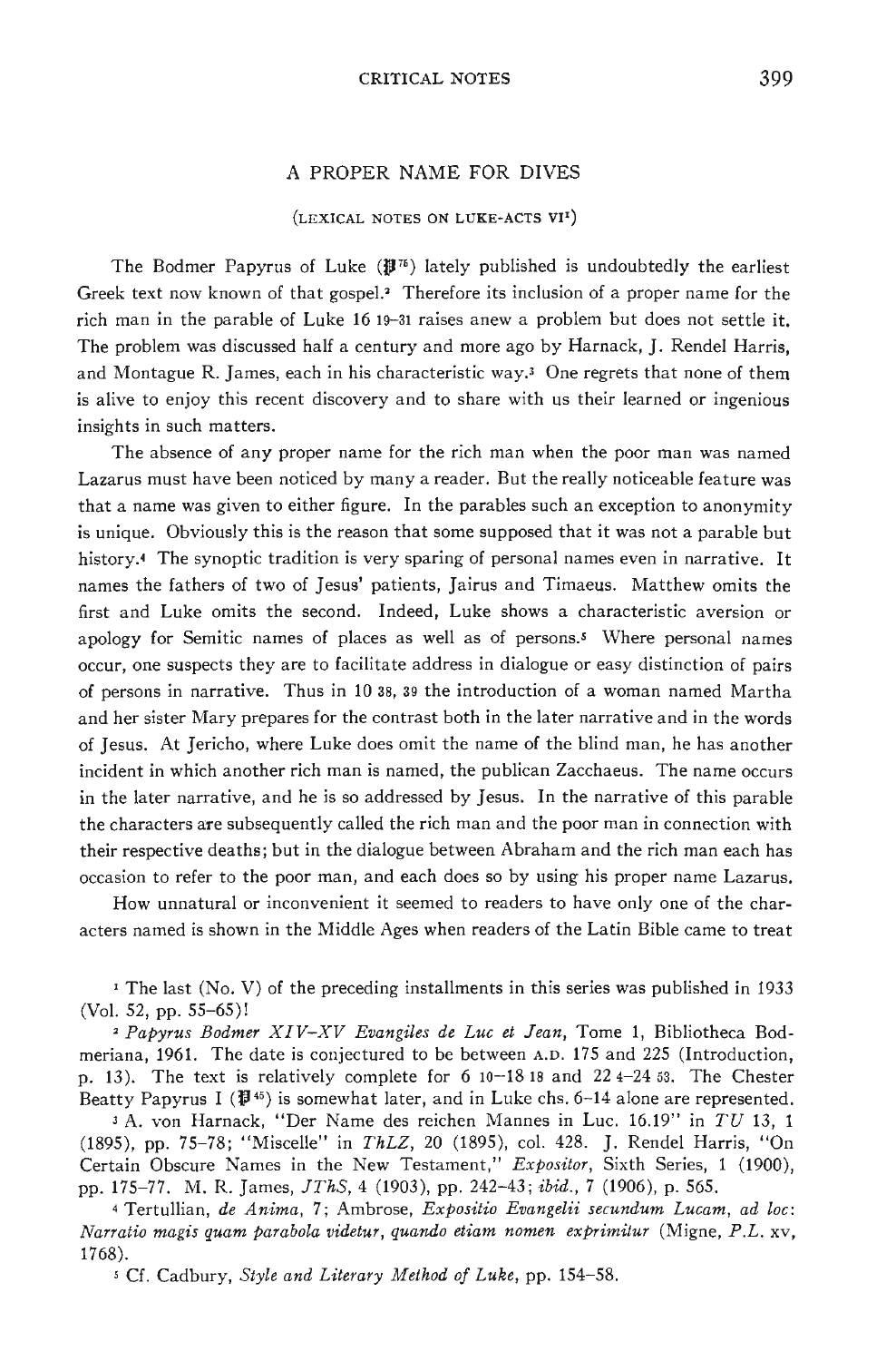the Latin adjective *dives* for the rich man as a proper name. In English at least this use of "Dives" can be traced back as far as Chaucer and Langland's *Piers the Plowman*  before A. D. 1400.6

Just as proper names were dropped in the synoptic tradition, so they were later added to it. The Gospel of John (18 10), in the scuffle at Gethsemane, identifies the aggressive one of Jesus' companions as Simon Peter, the high priest's slave as named Malchus. At the crucifixion the soldier who pierced Jesus' side is named Longinus in the Acts of Pilate; the centurion at the sepulcher in the Gospel of Peter is Petronius. The two "thieves" later receive names, 7 as do Pilate's wife in an earlier scene and the companion of Cleopas in the journey to Emmaus. Here again, but in narrative, it is Luke who names only one of two. Such identifications do not become constant, nor do we find unanimity among those who name the rich man of the parable.

In the Bodmer papyrus the name is Neues. The Greek text is clear  $\tilde{a}\nu\theta\rho\omega\pi$ os  $\delta\acute{\epsilon}$ TLS  $\tilde{\eta}y$   $\pi\lambda$ oύσιος όνόματι Nevns.<sup>8</sup> The last two words are not found in other MSS but they conform to Luke's characteristic use of  $\dot{\theta} \nu \dot{\theta} \mu \alpha \tau \mu$  and are exactly symmetrical to the following undisputed parallel  $\pi\tau\omega\chi$ òs δέ τις ονόματι Λάζαρος εβέβλητο κτλ. Plainly  $\nu \epsilon \nu \eta s$  stands for a proper name. But what name is it?

We may review now the alternative designations found in Christian tradition.<sup>9</sup> Nearly as early evidence is a scholion reported in certain codices<sup>10</sup> which reads  $\epsilon \hat{v} \rho \sigma \nu$ δέ τινες καί του πλουσίου έν τισιν άντιγράφοις τούνομα νινεύης λεγόμενον.

In the Sahidic version of the NT,<sup>11</sup> usually assigned a second-century date, the MSS pretty generally agree on a reading translated "But there was a rich man, his name being Nineve, who was wont to be clothed," etc. As in the Greek papyrus, the wording in the Coptic is symmetrical to the phraseology naming the poor man, translated: "But there was a poor man, his name being Lazarus, lying," etc. As late as the twelfth century the currency of the tradition of this name is attested by Euthymius Zigabenus in the form *Ninevis.* <sup>12</sup>

Another name is reported in a Latin writing of the third century. It is in the works of Cyprian, and, though not written by him, it can be dated in the year A.D. 242/243.'3

6 *New English Dictionary, s. v.* "Dives." Cf. Albert Bonus, Hastings *Dictionary of Christ and the Gospels,* I, p. 467, *s. v.* "Dives."

<sup>7</sup> Cf. J. R. Harris, *Expositor, loc. cit.*, pp. 161–75, 304–08.<br><sup>8</sup> P. 119. See also on the accompanying facsimile. In the next occurrence of the adjective (vs. 21) this papyrus has  $\pi\lambda\omega\sigma\omega$  written over an erasure, but the original writing here cannot be deciphered.

9 The evidence collected in the articles mentioned in note 3 is reviewed in a long note in Zahn, *Kommentar zum N. T.*,  $III$ <sup>3, 4</sup>, pp. 582–83; cf. Gressmann's article (cited below inn. 18), pp. 1-8.

•• "Codices 36, 37, etc." (J. R. Harris, *loc. cit.,* p. 175).

" *The Coptic Version of the New Testament in the Southern Dialect, otherwise called Sahidic and Thebaic*, *II*, *pp.* 315 f.; cf. L. Th. Lefort, *ZNTW*, 37 (1938), *pp.* 65-72.

" Bonus, *loc. cit.* in n. 6.

'3 *De Pasch. comp.* 17 (ed . Hartel, III, p. 265). Cf. Harnack, *TU, loc. cit.,* p. 76, who notes, however, that the work has come down to us in two MSS of which one, Codex Remensis (9th cent.), has been burnt or otherwise disappeared, the other omits the word Phineas.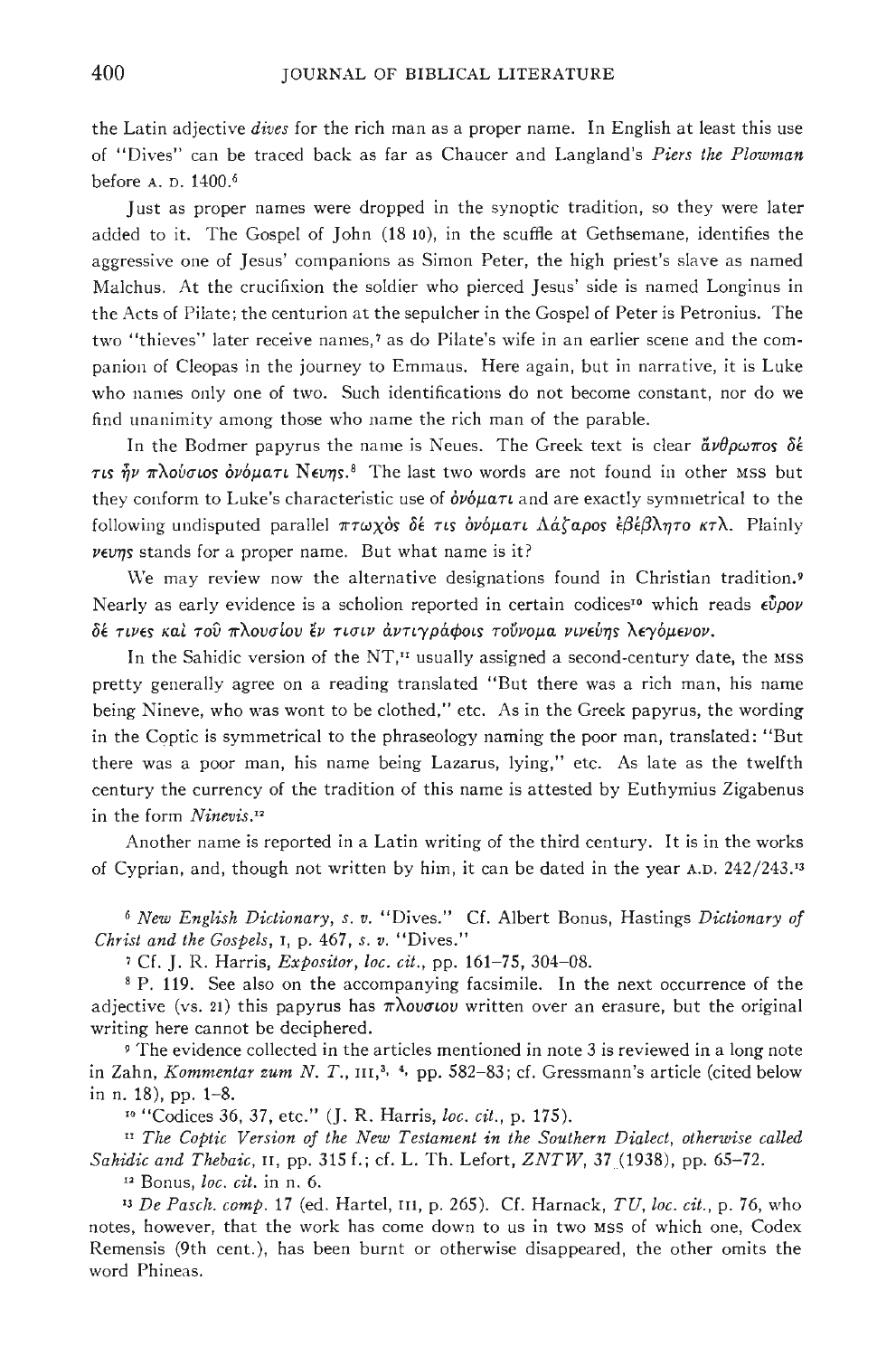Its title is *de Pascha Computus* and it reads: *Omnibus peccatoribus a deo ignis est praeparatus, in cuius fiamma uri ille Finaeus dives ab ipso dei filio est demonstratus.* There is also Latin evidence for the same name a century and a half later. Priscillian in one of his tractatesi4 wrote: *requietio Abrahae sinus dicitur, et Phinees immisericordis divitis gehennae ignis habitaculum repperitur.* 

M. R. James added evidence for two other names for Dives. Their attestation is later, and one of them cannot be deciphered in full though it is evidently different from any so far considered. There are two or three Mss of a Latin work of unknown date but not dependent on Jerome's Vulgate, entitled *Inventiones Nominum* (i.e., the location of identical names in the Bible). One of these is an eighth-century MS in the town library of Albi, and it contains some additional notes about the names of persons unnamed in scripture. One of these reads: *Dives ad cuius ianuam Eleazar iacebat nomine Do--- re* (?) *hoc invenies in Iosypo.Is* Further in a Ms of the *Aurora* of Petrus de Riga, bequeathed to the Fitzwilliam Museum, is a note in a thirteenth-century hand to the parable of Dives and Lazarus (f. 158h): *Amonofis dicitur esse nomen divitis, et nota historiam esse non parabolam.I6* 

My first thought was that the Bodmer papyrus name *vevns* was miswritten, a *vox nihili.* There is no word like it in Pape's dictionary of proper names.<sup>17</sup> Yet its likeness to the spelling  $N \nu \epsilon \nu \eta s$  in the scholion with a nominative ending in s (so the Latin *Ninevis*) unlike the name of the city  $(Nev\eta, N\nu\epsilon v\iota)$  may show some relation. The editor of the papyrus suggested that the first syllable of N*wevns* had been added by dittography or omitted by haplography. Earlier discussion had suggested that  $N \nu \epsilon \nu \eta s$ and Finaeus (=Greek  $\Phi\nu\epsilon\epsilon s$  of the LXX) were similar enough to represent variants of one original. And the latter, used in Num 25 7 as the son of an Eleazar (=Lazarus), could be explained as due to that connection.

Hugo Gressmann in a significant article in  $1918<sup>18</sup>$  showed reasons for thinking that the story in Luke goes back to a similar story in Egyptian literature which in modified form occurs more than once in the rabbinic literature too. This suggests that the names found in Christian tradition were retained or later added from the version of the story current in Jewish or Egyptian parallels. *Amonophis,* perhaps to be corrected to *Amenophis,* certainly looks Egyptian, just as *Phinehas,* as it is spelled in English, looks Semitic or Jewish. Certainly *Lazarus* is Greek translation for the Semitic *Eleazar,* and may have entered the gospel text at an earlier stage. Since it is common, there is no special reason to identify the Lazarus of the parable with Lazarus of the Gospel of John,

I4 Tract. 9, ed. Schepps, p. 91. Harnack had this brought to his attention simultaneously by two scholars.

IS *JThS,* 4 (1903), p. 237; cf. pp. 218, 242-43, from Albi MSS 29, f. 71a. The name occurs at the mutilated end of the line, and defied repeated attempts at decipherment. Who is meant by Josypus is not evident.

I6 *JThS,* 7 (1906), p. 565.

<sup>17</sup> W. Pape-G. Benseler, *Wörterbuch der griechischen Eigennamen*<sup>3</sup>.

IS "Vom reichen Mann und armen Lazarus, eine literargeschichtliche Studie," *Abh. d. Preuss. Akad. d. Wissensch.,* Phil.-hist. Kl., 7. A good summary of the article is in J. M. Creed, *The Gospel According to St. Luke,* pp. 210-12.